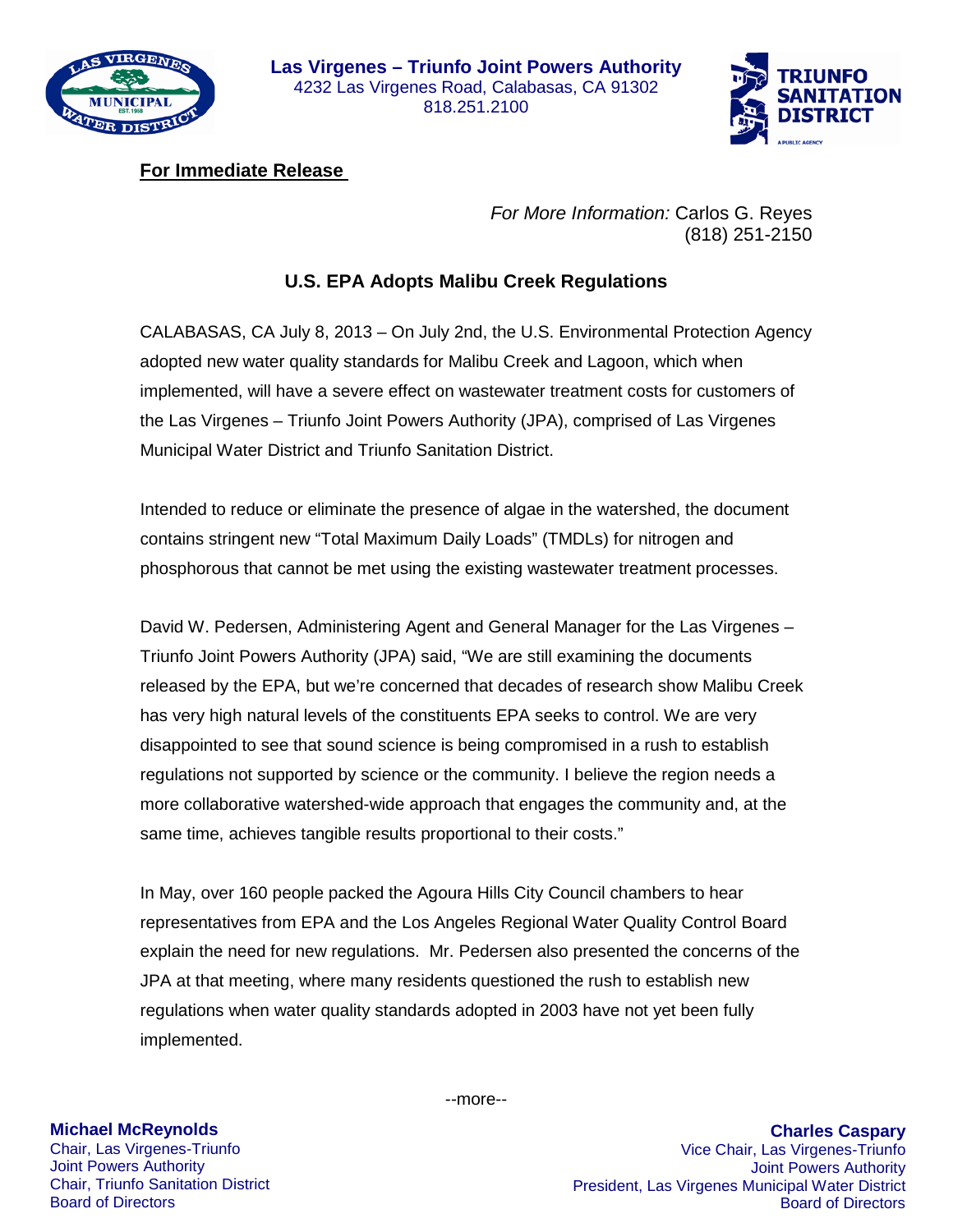Originally scheduled for 2021, the adoption of new TMDLs for Malibu Creek and Lagoon were added in 2010 to a consent decree between the U.S. EPA and non-governmental organizations (Heal the Bay and Santa Monica Baykeeper represented by the National Resources Defense Council). The decree put the EPA on an aggressive schedule to complete TMDLs in the greater Los Angeles area, including Ventura County.

In a petition filed earlier this year, the JPA seeks to overturn the 2010 consent decree provisions by intervening in the case that lead to the consent decree; a decision on that petition is still outstanding in federal court. The JPA contends that the EPA did not follow the process mandated by the Clean Water Act, which requires the State, not the EPA, to develop TMDLs. To circumvent the process, the EPA argued that the State's failure to submit TMDLs should be viewed as "constructive submission" of an inadequate TMDL, allowing the EPA to disapprove it and create its own TMDL. However, the EPA argued precisely the opposite position in a 2002 case before the 9th Circuit of Appeals (*San Francisco Baykeeper v. Whitman 297 F.3d 877),* and prevailed. Interestingly, the EPA chose not to inform the court of this important decision when the amended consent decree was presented to the court in 2010.

Michael McReynolds, Chair of the JPA Board said, "The EPA was intent on establishing a sweeping TMDL that had not been fully vetted, in order to comply with an artificial deadline. If left as-is, it is possible, after hundreds of millions are spent, algae will still be present in the watershed. In my opinion, this is not how the regulatory process should work."

Vice Chair Charles Caspary, added, "The JPA Board will carefully consider all of its options, including additional legal remedies, to ensure the concerns of the community are heard and compliance costs are linked to tangible benefits."

--more--